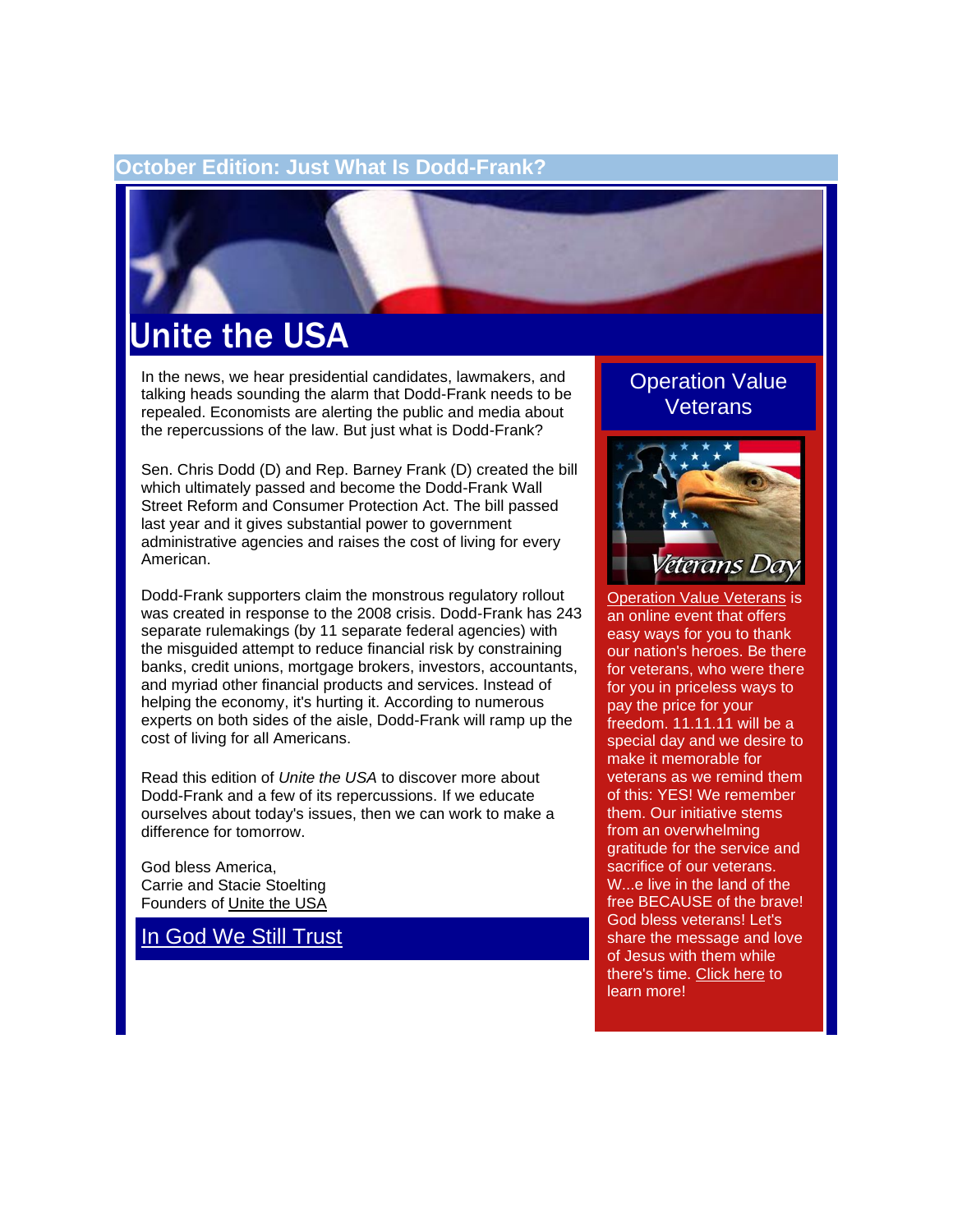

*[In God We Still Trust](http://unitetheusa.org/id61.html)* captures patriotism, faith, and freedom and enraptures audiences with soaring voices of passion. Stacie Ruth and Carrie Beth appear as new leaders of the post-9/11 generation. Their three octave ranges combined with their passion for Christ motivate audiences to move forward in faith! With powerful, heart-stirring

songs, In God We Still Trust activates positive patriots of faith to hoist the torch of carrying God's brilliant truth to today's world. It will make you feel proud to be an American like never before! [Click here](http://unitetheusa.org/id56.html) to buy your copy!

[Price: \\$11.00 with FREE shipping](http://unitetheusa.org/id56.html)

### Congress Should Promptly Repeal or Fix Unwarranted Provisions of the Dodd-Frank Act

Here's an article about it by the Heritage Foundation:

Congress enacted the Dodd-Frank Wall Street Reform and Consumer Protection Act in 2010 in the wake of a financial crisis followed by a serious economic



recession. Regrettably, many of the provisions of the Dodd-Frank Act contravene basic American principles and inhibit rather than advance economic growth. Congress should review the Dodd-Frank Act and repeal or correct those provisions, starting with provisions that intrude upon the role of the states and shareholders in corporate internal governance, intrude into the functions of the judicial branch and deny companies a reasonable opportunity to defend themselves in court, hamper the effective functioning of mortgage markets, and create a largely unsupervised new federal agency to regulate consumer finance.

Many provisions of the Dodd-Frank Wall Street Reform and Consumer Protection Act contravene America's basic principles of free enterprise, limited government, and individual freedom and place obstacles across the path to economic growth and job creation. Congress should promptly repeal or correct all of them, starting with some of the most egregious provisions, which deal with government intrusion into internal corporate

## Blame Government for Debit Card **Changes**

*Dodd-Frank price controls on debit cards have already cost consumers. It's time to scrap the regulations entirely.*

#### By Kelly William Cobb [Americans for Tax Reform](http://www.atr.org/)

We're just beginning to see the impact of the Dodd-Frank financial reform act with over [500 new regulations](http://unitetheusa.org/id61.html)  [entering the pipeline.](http://unitetheusa.org/id61.html) Yet, the fresh-out-of-the-gate price control on debit cards has already sparked an uproar.

Dodd-Frank, following a push by Sen. Dick Durbin (D-IL), instructed the Federal Reserve to set a [price control](http://unitetheusa.org/id61.html)  [that capped the interchange](http://unitetheusa.org/id61.html)  [fee paid by retailers to](http://unitetheusa.org/id61.html)  [banks](http://unitetheusa.org/id61.html) in order to accept debit cards. The fee traditionally covered the cost of checking accounts, consumer card rewards, and ensured secure transactions and fraud prevention. As predicted, banks have had to cover the cost of Durbin's price control, now set at roughly 21 cents a transaction, by eliminating free checking, charging for use of a debit card, or reducing card benefits dramatically. For these reasons, [over 30 free-market](http://unitetheusa.org/id61.html)  [groups called for the](http://unitetheusa.org/id61.html)  [regulations to be rolled](http://unitetheusa.org/id61.html)  [back](http://unitetheusa.org/id61.html) earlier this year.

This has sparked some consumer backlash, but instead of laying blame on